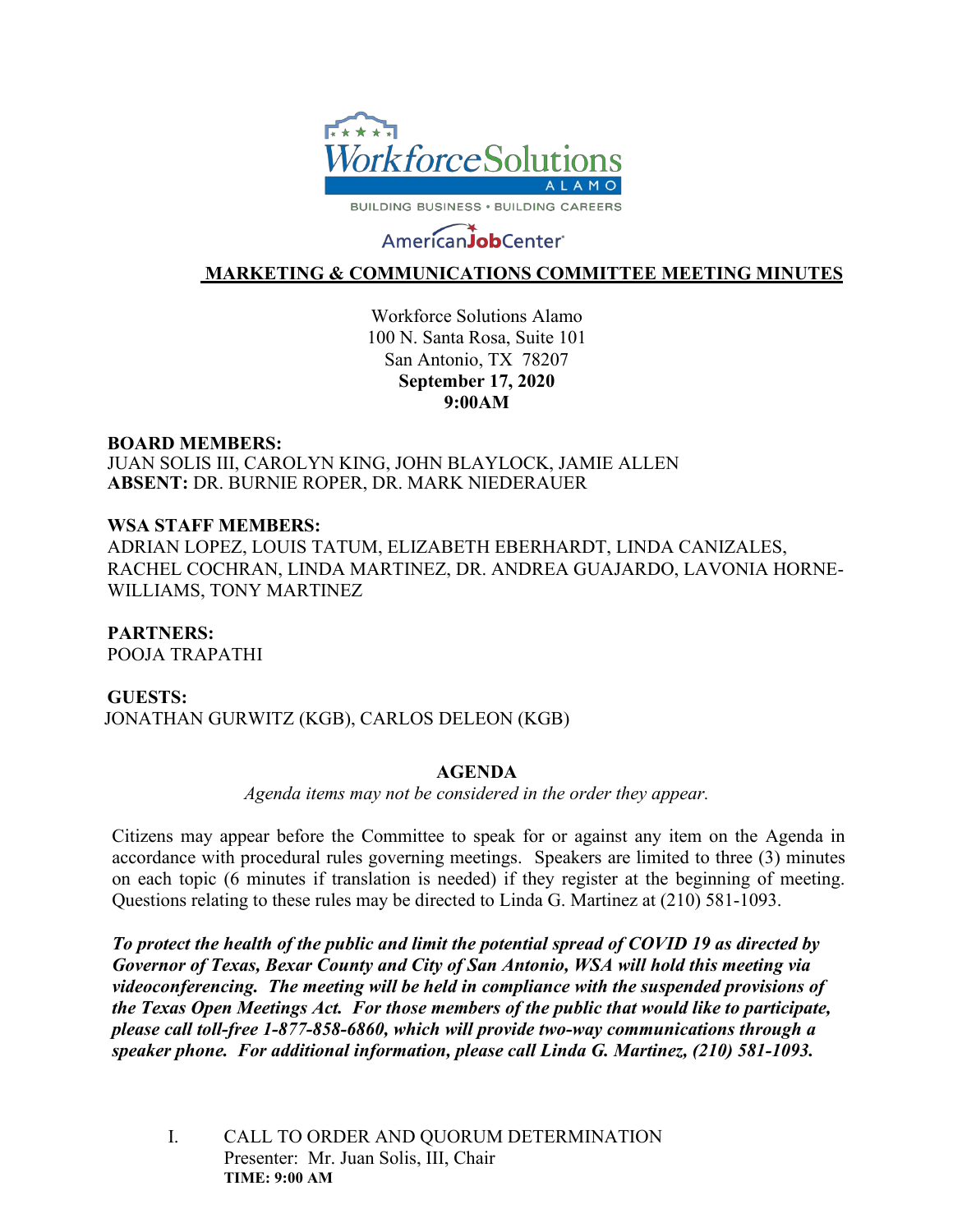- II. ROLL CALL Presenter: Mr. Juan Solis, III, Chair **No conflicts of interest**
- III. PUBLIC COMMENT Presenter: Mr. Juan Solis, III, Chair **No public comments**
- IV. DECLARATIONS OF CONFLICT OF INTEREST Presenter: Mr. Juan Solis, III, Chair
- V. DISCUSSION AND POSSIBLE ACTION REGARDING PREVIOUS MEETING MINUTES – JUNE 3, 2020 Presenter: Mr. Juan Solis, III, Chair **MOVED BY** Carolyn King SECOND BY John Blaylock
- VI. Briefing: Communications & Marketing- UPDATE Presenter: Jonathan Gurwitz, Vice President, KGBTexas Communications -Reviewed 30-90-day objectives: Define and develop WSA key messaging, engage key stakeholders, promote WSA programs and services as well as develop and launch COVID-19 workforce campaigns.

-May-August earned media included \$53k in advertising value, \$159k editorial value and received 14M impressions

-May Highlights included Texas Public Radio panel discussion, KABB media coverage on Focus on South Texas, San Antonio Business Journal feature on Dept. of Labor grant announcement, KABB, Spectrum and WOAI coverage on PPE distribution. Job online resource listings posted on Seguin Gazette, Wilson County News, Fri-Nueces Current, Herald-Zeitung, Fredericksburg Standard and Kerrville Herald.

-June Highlights included KLRN interview for On the Record, San Antonio Report coverage on target industries, job opportunities and training programs. Univision virtual town hall on job opportunities, training programs and support services such as childcare which produced 92,000 views and was established as the most successful town hall to date. This prompted interest from Telemundo.

-July Highlights included KSAT client success story features. Additionally, Univision, Telemundo, La Prensa, Wilson County and Pleasanton Express covered Women's Entrepreneurship program. San Antonio Report feature on Port SA training center. Second Telemundo virtual town hall took place.

-August Highlights included KSAT media coverage on unemployment disparities and La Prensa byline on client success story.

-Shared informational flyers, industry fact sheets and re-opening signage

- TV Partnerships with KSAT and KWEX to include paid media tv spots featuring Adrian Lopez, Juan Solis III and Judge Nelson Wolff in both English and Spanish

-Paid media on KCHL, KROM, KVBH and KXXM radio stations

-Implemented neighborhood posters and interior bus cards

-Media print in the San Antonio Observer and La Presna

-Juan Solis III: Two things that affect people's perception of us is people thinking we are TWC and not understanding our function or role. We need to further educate government officials and the public about what it is we do and who it is we serve. We have to better define ourselves.

-Jamie: Requesting clarification on A.C.T Now program. Juan Solis III: The city and county are two separate contracts and campaigns. The county was moving faster on the project and city has longer term goals. County contract possibly ending by December 2020. City/WSA contract ends 2021. While initially recommended as a partnership, is not a co-branded effort. The city has moved to an individual initiative called Train for Jobs SA.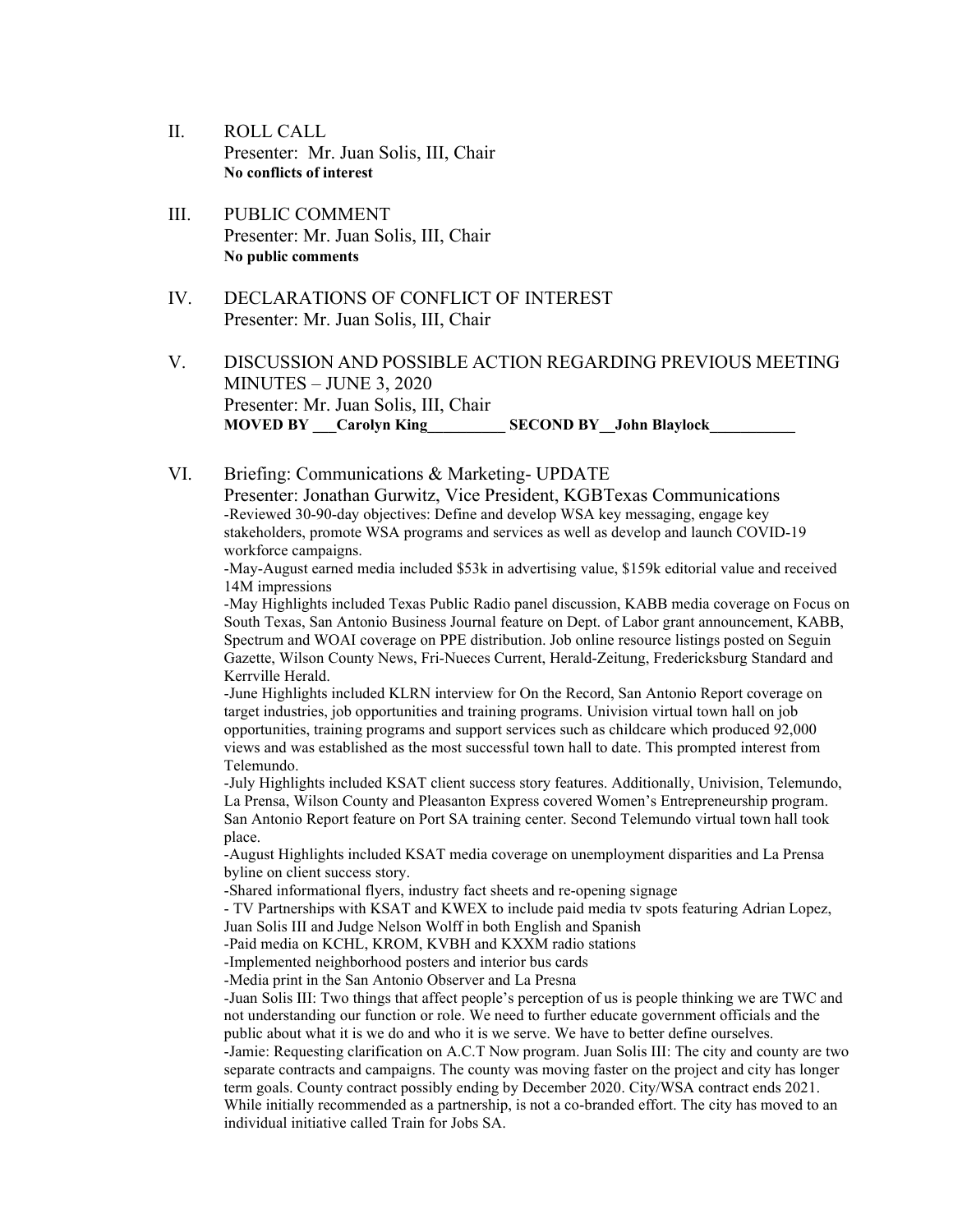VII. Briefing: New Staff Introduction & Website- UPDATE Presenter: Linda Canizales, Public & Government Relations Coordinator and Rachel Cochran, Digital Marketing Specialist -Launched new website about six weeks prior. Added county and city imitative program information links to home page. -Added several call to actions to new website; start now, register now, links to virtual orientations via Eventbrite. -Highlighted targeted top career industries visually. -Included Google translation widget -Improved Google Analytics tracking -Juan Solis III: inquired about searching for website via Google and how to move up in search results. Jamie Allen: SEO is increased heavily through content key words. Rachel Cochran will provide plan at next meeting. -Jamie Allen: Recommends buying a secondary domain to redirect to our homepage such as Act Now -Juan Solis III: Requesting a meeting every quarter to discuss regular maintenance. -Social media current metrics: -Facebook: 4,860 (+245 from June) -Instagram: 553 (+116 from June) -LinkedIn Company Page: 494 (+64 from June) -LinkedIn Person Page: 7,132 (+81 from June) -Twitter: 1,418 (+50 from June) -Created new Instagram for youth followers with 100+ followers -Automating via HootSuite -Jamie Allen: Recommending separate committee meeting for social media training -Social media posts drive users to calendar. VIII. Briefing: Outreach Plan for City and County Initiatives

Presenters: Jonathan Gurwitz, Vice President, KGBTexas Communications & Linda Canizales, Public & Government Relations Coordinator -Reviewed marketing & communications budget:

-Bexar County: \$300,000 (projected) / 9/4/2020-11/30/2020

-COSA: \$200,0000 (projected) / 9/14/2020-12/20/2021

-Project & Event Marketing: \$50,000 (projected) / 10/1/2020-10/1/2021

-KGB: \$30,000 (projected) / 10/2019-9/2020

-KGB: \$80,000 (projected) / 7/2019-9/2020

-WebHead: \$50,000 (projected) / 3/2020-3/2021

-Jamie Allen: Clarified amount paid to WebHead / Adrian Lopez: They were paid closer to \$100k.

#### IX. Briefing: Marketing & Communications Moving Forward

Presenter: Linda Canizales, Public & Government Relations Coordinator -Goals and Objectives: get people connected to in-demand jobs, paid work opportunities and training.

-Target Audiences: Jobs affected by COVID-19, job seekers, employers and training providers, grant specific target audiences

-Resources: Staff, employers, community partners, non-profits, academia, military organizations and vendors

-Message Distribution: Social media, emails, public relations, robocalls and phone calls -Evaluation: Analytics- referral source, frequency, contact platform and reach

-Benchmarks for Success: updating policies and procedures, internal processes, addressing staff shortages, taking lead on own story, increasing brand and strategies.

-13,000 robocalls went out as a pre-trial with another 20,000 going out in the next few weeks to those on probation/parole.

-Cultivate relationships with stakeholders, city officials, partners, non-profits and those we serve.